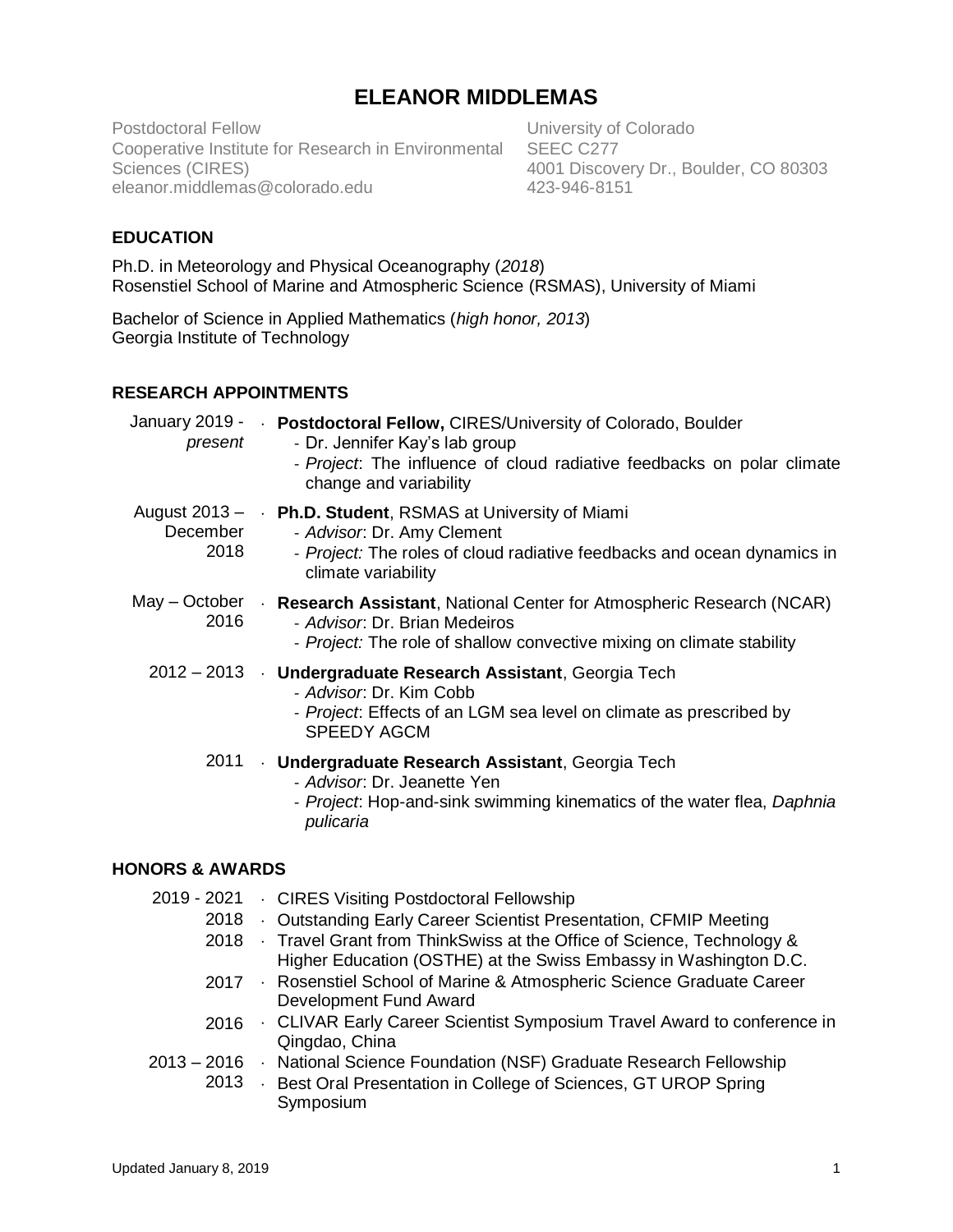- 2012 2013 MCTP Scholarship from Georgia Tech department of Mathematics
	- 2012 Georgia Tech Presidential Undergraduate Research travel award to attend 2012 American Geophysical Union (AGU) conference in San Francisco, CA
	- 2012 Presidential Undergraduate Research Award (PURA) for summer research internship

#### **PUBLICATIONS**

**Middlemas, E.**, A. Clement, and B. Medeiros, *in prep*: Contributions of atmospheric and oceanic feedbacks to subtropical northeastern sea surface temperature variability.

**Middlemas, E.**, A. Clement, B. Medeiros, and B. Kirtman, *in revision*, *J. Climate*: Cloud radiative feedbacks and El Nino Southern Oscillation.

**Middlemas, E.**, and A. Clement, 2016: Spatial patterns and frequency of unforced decadalscale changes in global mean surface temperature in climate models. *J. Climate*., 29 (17), 6245-6257, doi:10.1175/JCLI-D-15-0609.1

#### **PRESENTATIONS**

*Cloud Radiative Feedbacks and El Nino Southern Oscillation in CESM*. Oral presentation: Cloud Feedback Model Intercomparison Project (CFMIP) Meeting on Clouds, Precipitation, Circulation, and Climate Sensitivity, Boulder, CO: October 16-19, 2018.

*Contributions of atmospheric and oceanic feedbacks to subtropical northeastern Pacific sea surface temperature variability*, Oeschger Centre for Climate Change Research Summer School 2018: Earth system variability through time, Grindelwald, Switzerland, August 26-31, 2018.

*Cloud Radiative Feedbacks and El Nino Southern Oscillation in CESM*. Oral presentation: American Geophysical Union Conference, New Orleans, LA: December 11-15, 2017.

*Using cloud-locking to assess the contribution of cloud radiative feedback to internal variability of sea surface temperatures: results in CAM5-slab (invited).* Oral presentation: informal seminar at University of Colorado, Boulder, CO: September 6, 2017.

*Investigating cloud radiative effect's influence on global temperature variability with cloudlocking in CAM5*. Poster presentation: Gordon Research Conference, Bates College, Lewiston, ME: July 15-21, 2017.

*Implementing cloud-locking in CAM5-slab to explore impact on climate variability*. Poster presentation: 22nd Annual CESM Workshop, Boulder, CO: June 19-22, 2017.

*Unforced decadal-scale changes in temperature in climate models*. Poster presentation: Model Hierarchies Workshop, Princeton University, NJ: November 2-4, 2016.

*Unforced decadal-scale changes in temperature in climate models*. Poster presentation: CLIVAR Open Science Conference, Qingdao, China: September 18-25, 2016.

*Unforced decadal-scale changes in temperature in climate models. Poster presentation: 21<sup>st</sup>* Annual CESM Workshop, Breckenridge, CO: June 20-23, 2016.

*Unforced decadal-scale global mean warming and cooling in climate models*. Oral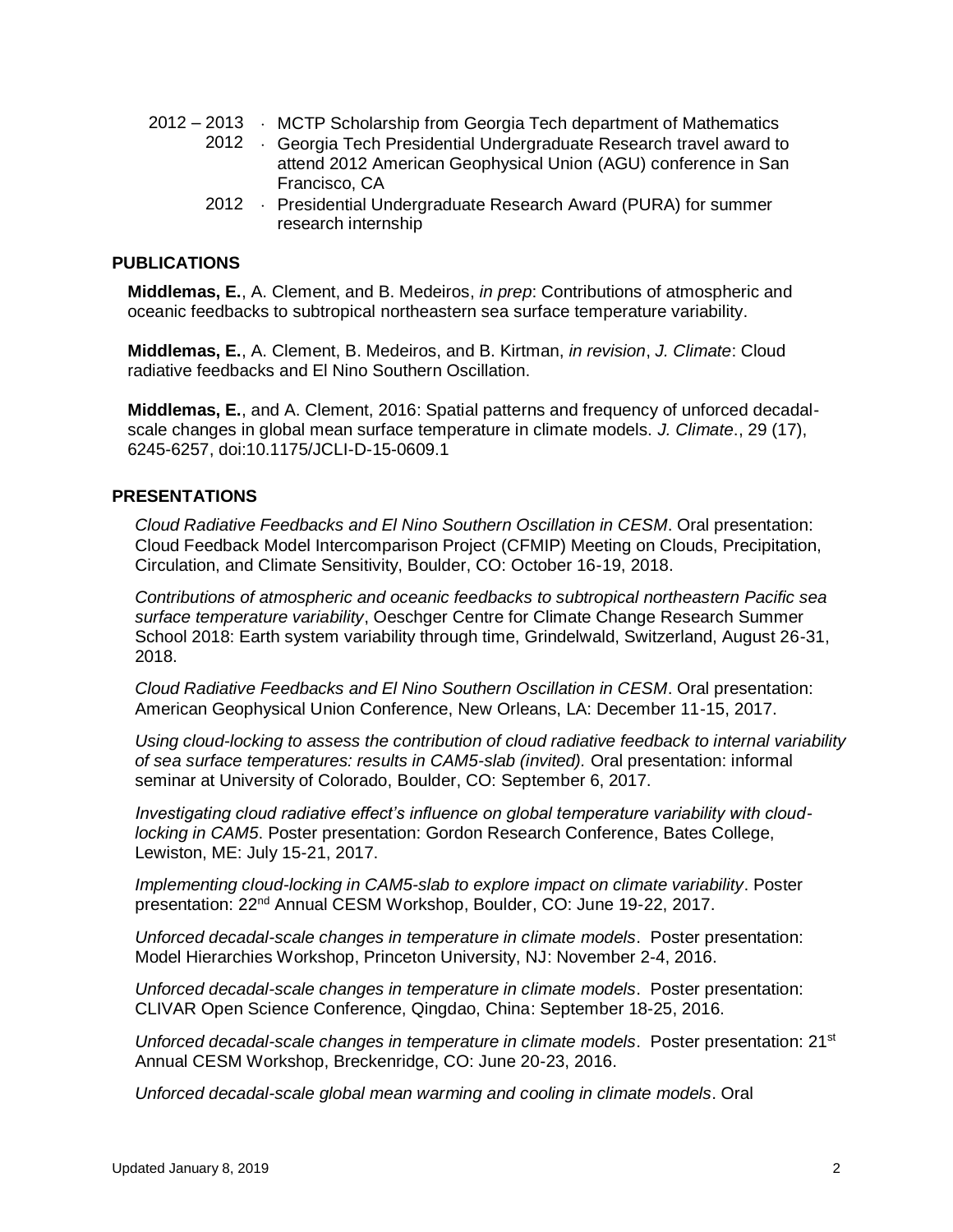presentation: 9th Graduate Climate Conference, Woods Hole Oceanographic Institution at the Massachusetts Institute of Technology, Woods Hole, MA: November 6-8, 2015.

*Unforced decadal-scale global mean warming and cooling in a hierarchy of models.* Oral presentation: 4<sup>th</sup> CLIVAR Workshop on the Evaluation of ENSO in Climate Models: ENSO in a Changing Climate, Paris, France: July 8-10, 2015.

*Unforced decadal-scale global mean warming and cooling in a hierarchy of models.* Oral presentation: AMS Annual Meeting, Phoenix, AZ: January 4-8, 2015.

*The effect of lowered sea level on climate in the Indo-Pacific region as simulated by the SPEEDY AGCM.* Oral presentation: Georgia Tech Undergraduate Research Opportunities Program (UROP) Spring Symposium, Atlanta, GA: April 13, 2013.

*The effect of lowered sea level on climate in the Indo-Pacific region as simulated by the SPEEDY AGCM.* Poster presentation: AGU Fall Meeting, San Francisco, CA: December 3-7, 2012.

# **PROFESSIONAL ACTIVITIES**

| $2017 - present$ |           | Reviewer for Journal of Climate                                                    |
|------------------|-----------|------------------------------------------------------------------------------------|
| $2018 - present$ |           | Regional Representation for North America, Young Earth System<br>Scientists (YESS) |
| $2014 - present$ | $\bullet$ | Member, American Meteorological Society                                            |
| $2013 - present$ |           | Member, American Geophysical Union                                                 |
| 2014 – 2015      |           | - Secretary, RSMAS Marine Science Graduate Student Organization                    |

## **EXPERIMENTAL & FIELD RESEARCH EXPERIENCE**

- 2016 present Alunning NCAR's Community Earth System Model (CESM) with a variety of different configurations, namelist changes, and radiation code changes
	- 2016 Coupled Model Intercomparison Project analysis workshop in Boulder, CO
	- 2014 Attended CESM tutorial at National Center for Atmospheric Research in Boulder, Colorado
	- 2012 Ran ensembles of SPEEDY model
		- Assisted in collecting cave dripwater in Gunung National Park, Sarawak, Malaysian Borneo

## **TEACHING & TUTORING EXPERIENCE**

| $2017 - 2018$ | Research mentor for MAST academy high school student for a project<br>$\bullet$<br>about the North Atlantic Oscillation's impact on European climate         |
|---------------|--------------------------------------------------------------------------------------------------------------------------------------------------------------|
| 2016 - 2017   | Led various MATLAB tutorials for multiple graduate-level courses and<br>seminar series                                                                       |
| 2017          | Frechnical Advisor for "The Carver Lifesavers", a middle school team for<br>the Internet Science and Technology Fair                                         |
| $2015 - 2017$ | Personal tutor for various high school and college students in Miami<br>$\bullet$                                                                            |
| Spring 2016   | · Teaching Assistant for ATM303: Atmospheric Observations, taught by Dr.<br><b>Bruce Albrecht</b>                                                            |
| $2014 - 2015$ | Taught science class for two days about climate science as part of the<br>$\bullet$<br>program "Scientists in the Classroom" with middle school teacher Mrs. |